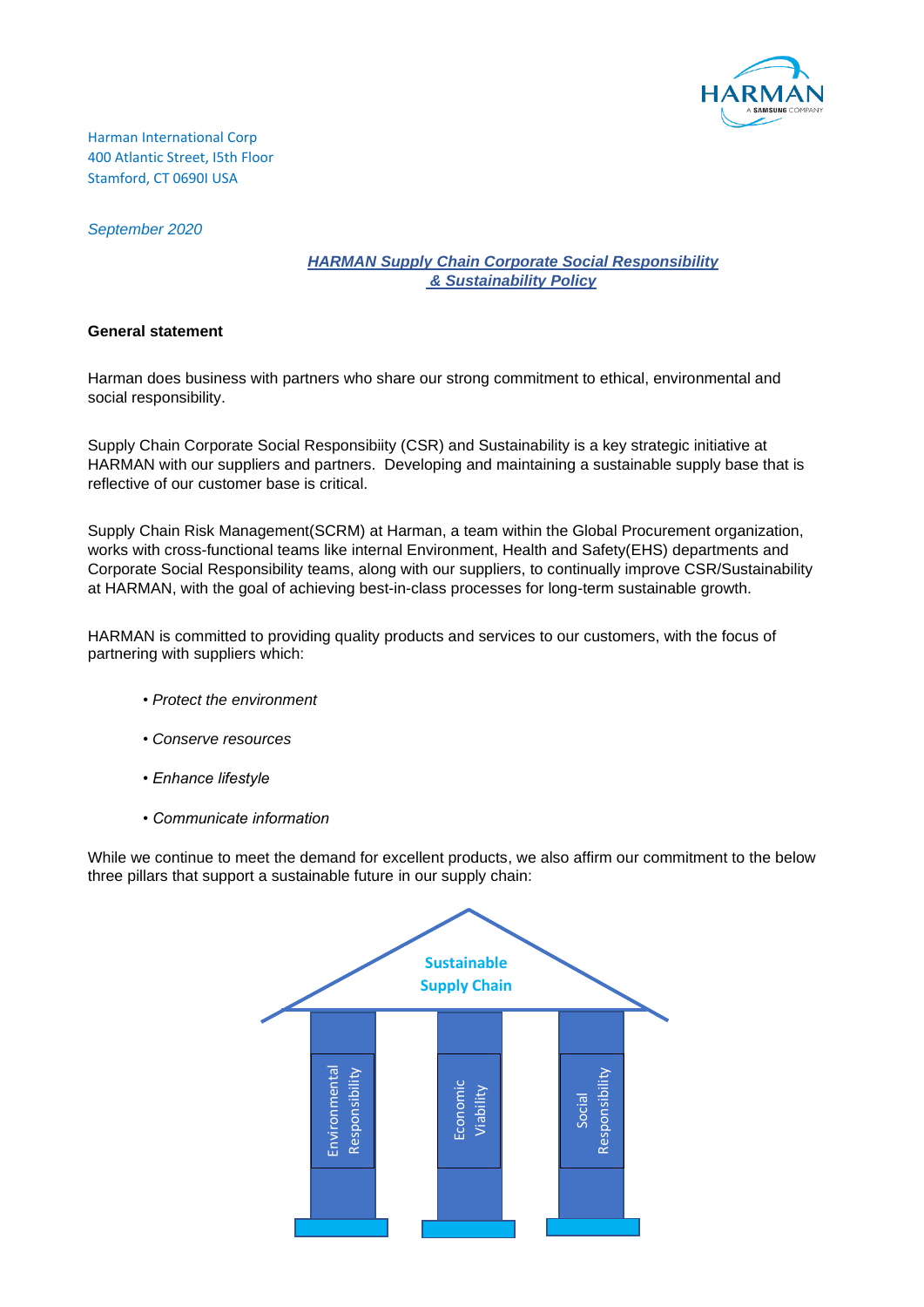

Harman International Corp 400 Atlantic Street, I5th Floor Stamford, CT 0690I USA

### *September 2020*

# *HARMAN Supply Chain Corporate Social Responsibility & Sustainability Policy*

While we follow these principles at HARMAN, we will work with our supplliers and partners around these actions:

| <b>Environmental Responsibility</b>                                                                                                                                                                                                                                                                                                                                              | <b>Economic Viability</b>                                                                                                                                                                                                                                                                | <b>Social Responsibility</b>                                                                                                                                                                                                                                                                                                                                                                                                                                                                                 |
|----------------------------------------------------------------------------------------------------------------------------------------------------------------------------------------------------------------------------------------------------------------------------------------------------------------------------------------------------------------------------------|------------------------------------------------------------------------------------------------------------------------------------------------------------------------------------------------------------------------------------------------------------------------------------------|--------------------------------------------------------------------------------------------------------------------------------------------------------------------------------------------------------------------------------------------------------------------------------------------------------------------------------------------------------------------------------------------------------------------------------------------------------------------------------------------------------------|
| <b>Environmental Impact</b><br>Develop new materials and<br>processes to replace those that<br>may pose a risk to the<br>environment or human health<br>Reduce greenhouse gas<br>$\bullet$<br>emissions<br>Reduce emissions of Volatile<br>$\bullet$<br>Organic Compounds (VOCs)<br>Increase recycling and reduce<br>waste going to landfill                                     | <b>Economic Contribution</b><br>Grow sustainably as viable<br>$\bullet$<br>companies<br>Create employment within<br>$\bullet$<br>our industry and suppliers<br>We encourage our supply<br>$\bullet$<br>base to Invest in people,<br>their skills, knowledge and<br>awareness             | <b>Diversity and Equal Opportunities</b><br>Operate a policy of equal opportunity<br>in all aspects of employment and training<br><b>Fairness</b><br>All relationships with suppliers,<br>$\bullet$<br>customers and stakeholders will be<br>conducted with fairness                                                                                                                                                                                                                                         |
| <b>Resources</b><br>Improvements in energy efficiency<br>$\bullet$<br>The use of ENERGY STAR<br>products<br>Minimising waste around the<br>$\bullet$<br>hierarchy of 'reduce, reuse,<br>recycle'<br>Increased use of renewable<br>$\bullet$<br>materials<br>Optimised water usage<br>Improved service life and<br>$\bullet$<br>durability for products that act as<br>protection | <b>Innovation</b><br>Maximising sustainable<br>$\bullet$<br>processes and resource use<br>Partnering with suppliers in<br>$\bullet$<br>the development and use of<br>sustainable raw materials<br>Investing in new<br>$\bullet$<br>technologies for the benefit<br>of future generations | <b>Employee Health and Safety</b><br>Our suppliers understand that<br>$\bullet$<br>businesses depends on the well<br>being and safety of work force and<br>staff.<br>Employees should be informed and<br>$\bullet$<br>trained on all relevant health and<br>safety procedures<br>Suppliers must seek continuous<br>$\bullet$<br>improvements in work safety in their<br>manufacturing processes<br>Suppliers should be committed in<br>$\bullet$<br>improving the welfare and wellness of<br>their employees |
| <b>Safe Products</b><br>Safe use and handling of products<br>while being used for their intended<br>application<br>Safe transport of parts and<br>$\bullet$<br>products                                                                                                                                                                                                          | Compliance<br>Reach higher standards with<br>$\bullet$<br>voluntary codes of practice<br>Create partnerships with the<br>$\bullet$<br>appropriate partners to<br>develop further initiatives                                                                                             | <b>Respect for people and communities</b><br>Engage with the local community<br>$\bullet$<br>Treat people with respect and dignity<br>$\bullet$<br>Listen and learn from the views of a<br>$\bullet$<br>diverse range of stakeholders<br>Share experiences and discuss<br>$\bullet$<br>emerging issues with stakeholders<br>and local communities                                                                                                                                                            |

# **Supplier Diversity & Inclusion**

Our goal is to do business with the most innovative, responsible, cost-competitive and diverse suppliers, in every community in the world we do business.

As a leading innovative global brand, we understand the significance of entrepreneurship in building prosperous communities.

We aim to work with diverse suppliers to develop them and bring them to a level that our customers expect from our supply chain. Supplier development programs can be put together between Harman and its suppliers to achieve the desired results together.